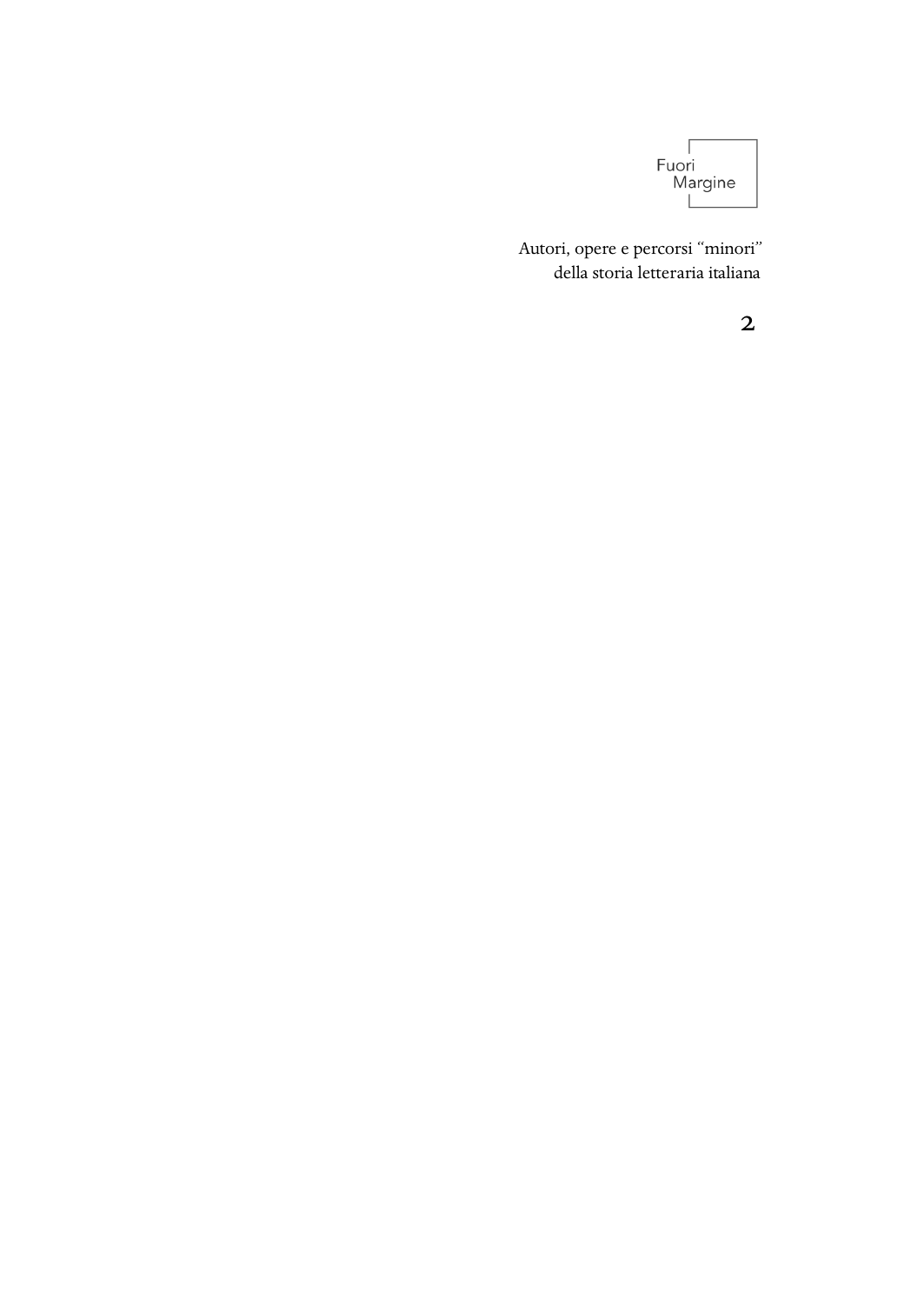#### *Direttore*

Daniele COMBERIATI Université Paul–Valéry Montpellier, Francia

### *Comitato scientifico*

Emma B University of St. Andrews, Scozia

Simone BRIONI University of Stony Brook, USA

Matteo DI GESÙ Università degli Studi di Palermo, Italia

Filippo F Université Stendhal–Grenoble, Francia

Monica JANSEN Universiteit Utrecht, Olanda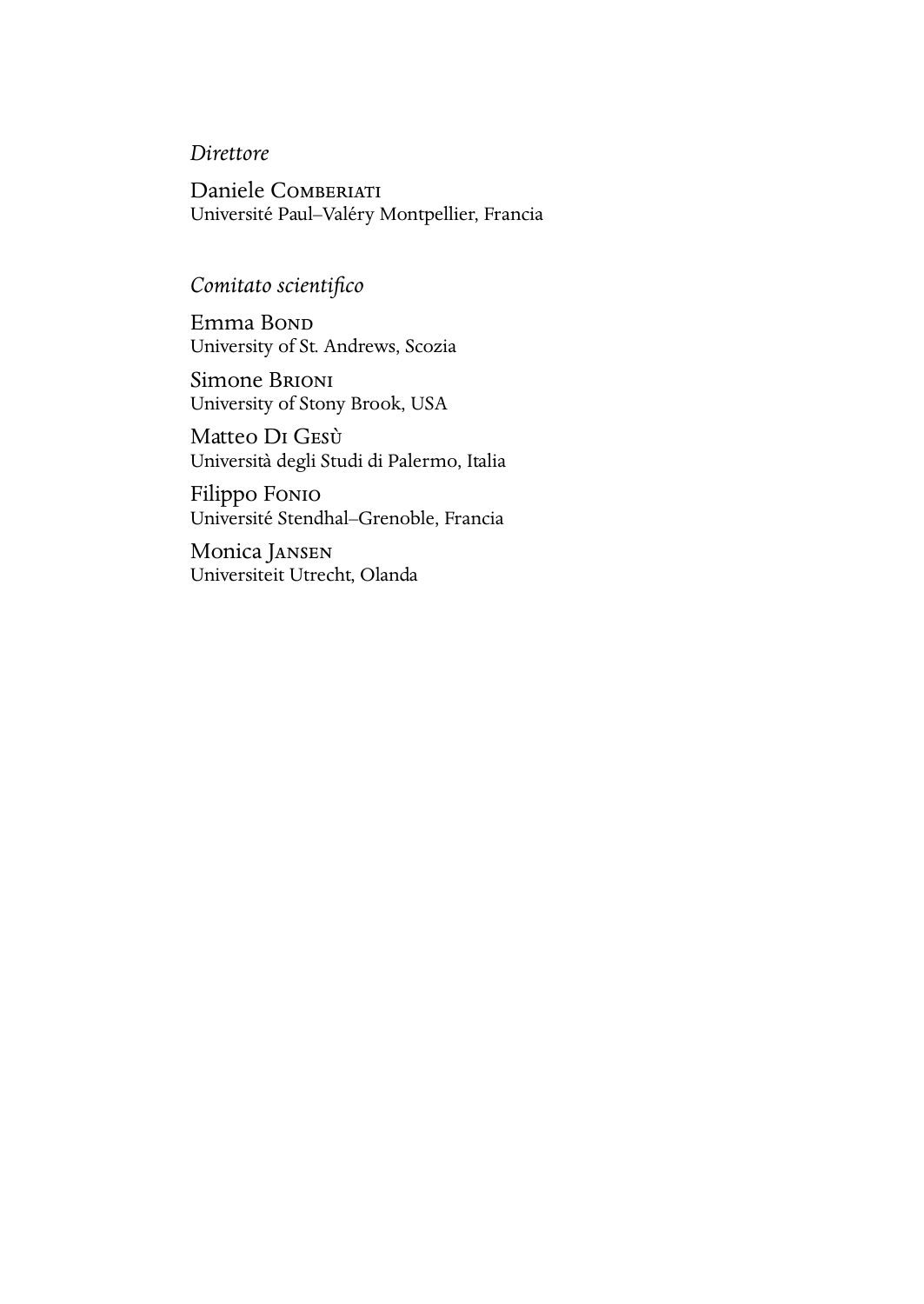

Autori, opere e percorsi "minori" della storia letteraria italiana

« Forse un'esagerazione della maestra: *borderline* in fondo significa soltanto "frontiera", al di qua o al di là dipende magari da come ti trattano ».

CLARA SERENI, Manicomio primavera

La collana, a larga vocazione internazionale, propone una lettura innovativa di opere, autori e percorsi letterari italofoni (con particolare attenzione agli ultimi tre secoli, ma non solo) che, per diverse ragioni, non sono entrati a far parte del canone nazionale. A partire dalle riflessioni di Deleuze e Guattari sul concetto di "letteratura minore" e da quelle di Said sulla formazione esclusiva del canone, i testi presentati sono a firma di scrittori ancora poco noti, sono opere non studiate o dimenticate, generi o modalità di scrittura originali. Con l'idea che un ripensamento delle letterature nazionali sia oggi quanto mai necessario.

The collection, with a great international vocation, wants to propose an innovative reading of Italian literary works, authors and literary paths (with special attention to the last three centuries, but not only), which, for various reasons, are not entered the national canonization. From the reflections of Deleuze and Guattari on the concept of "minor literature" and those of Said on the exclusive formation of the canon, we will try to propose texts that are still unknown writers, forgotten works, genres or original writing modes. With the idea that a rethinking of national literature is as far as needed today.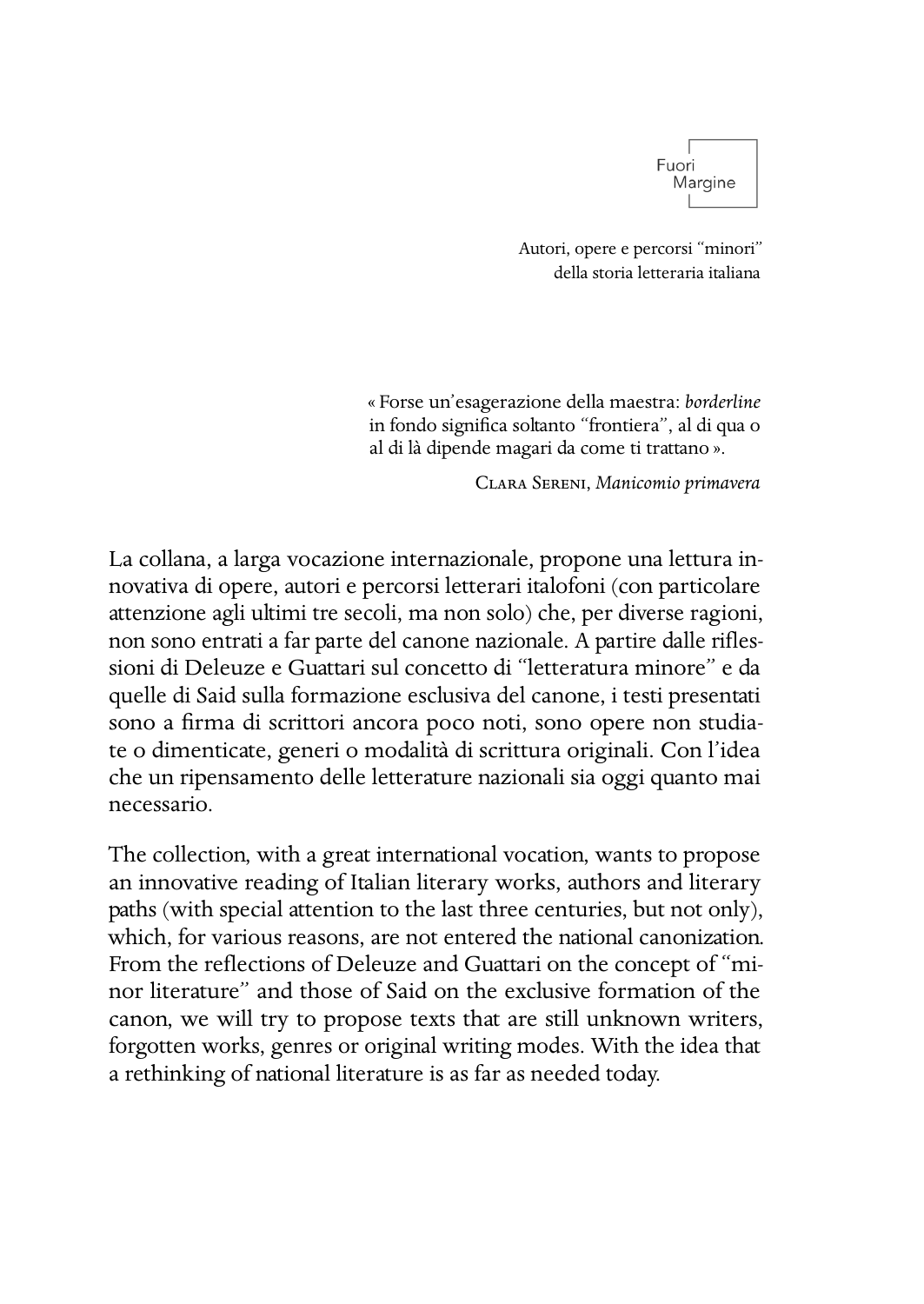*Vai al contenuto multimediale*

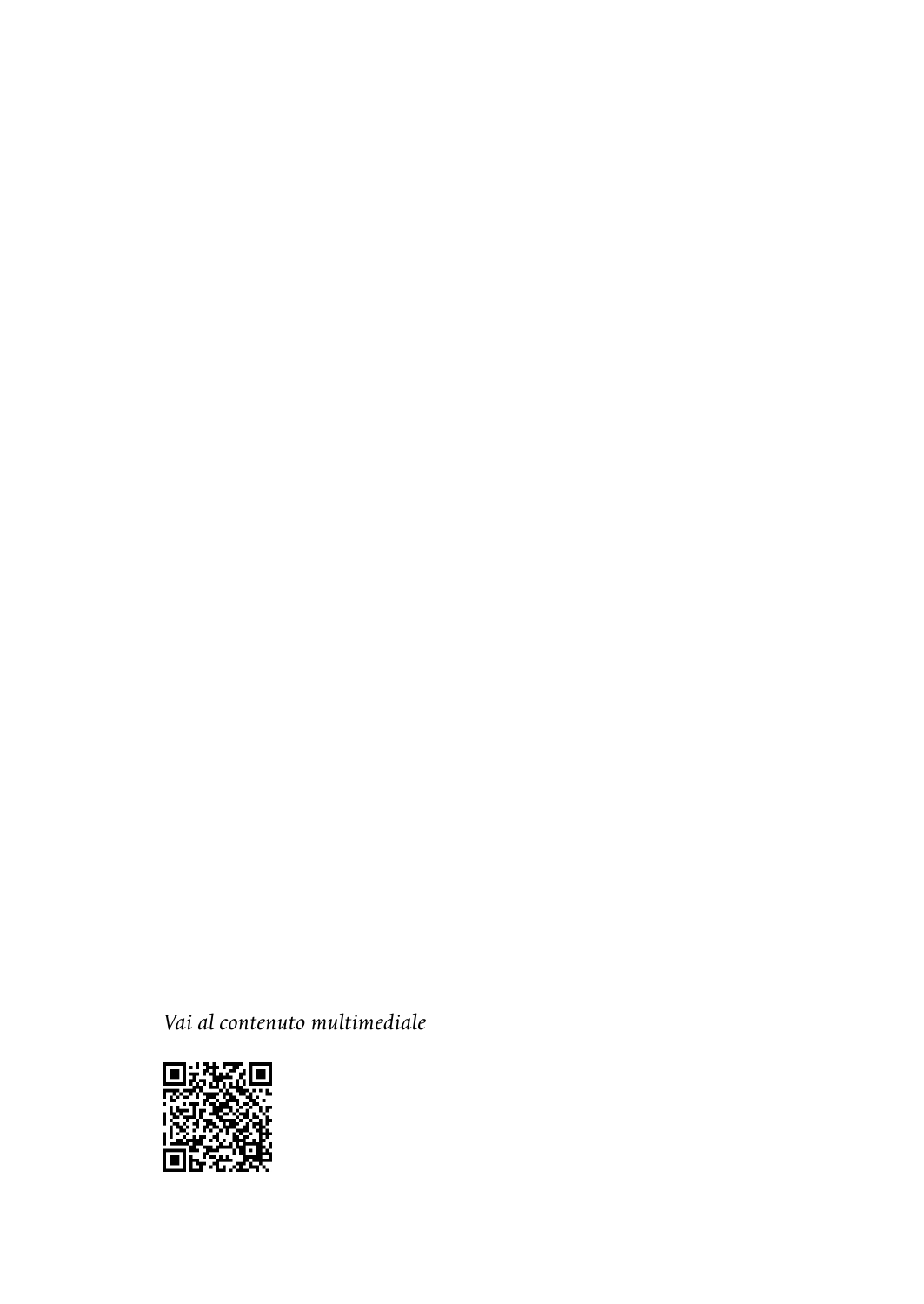# **Italy and the Literatures from the Horn of Africa (Ethiopia, Eritrea, Somalia, Djibouti)**

Beyond the Language and the Territory

*edited by* Daniele Comberiati Xavier Luffin

*contributes by* Emma Bond, Monica Jansen, Alessandro Jedlowski Linde Luijnenburg, Lorenzo Mari Sara Marzagora, Teresa Solis

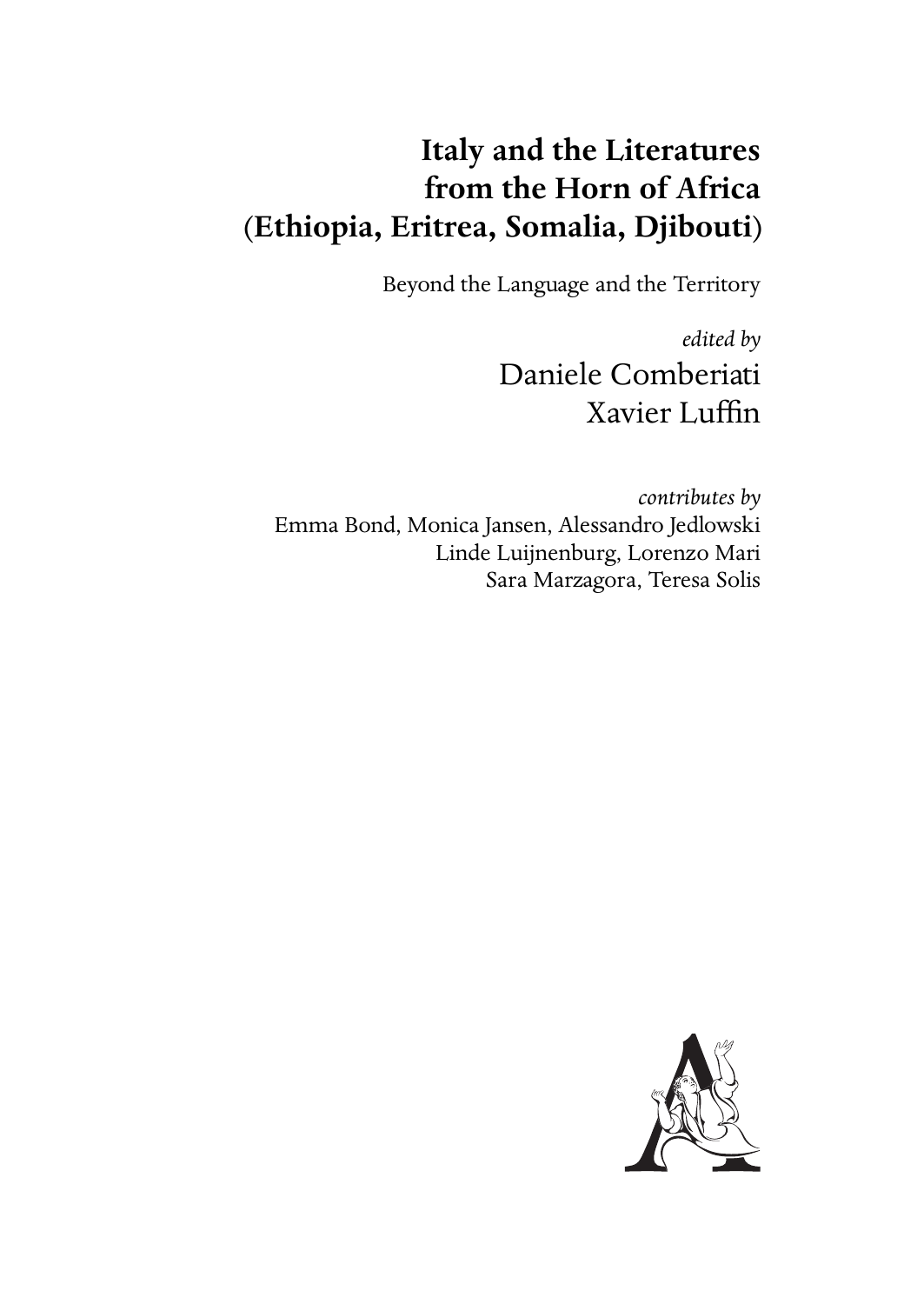

www.aracneeditrice.it info@aracneeditrice.it

Copyright © MMXVIII Gioacchino Onorati editore S.r.l. – unipersonale

> www.gioacchinoonoratieditore.it info@gioacchinoonoratieditore.it

> > via Vittorio Veneto, ooo2o Canterano (RM)  $(06)$  45551463

ISBN 978-88-255-1957-0

*No part of this book may be reproduced by print, photoprint, microfilm, microfiche, or any other means, without publisher's authorization.*

I *st* edition: november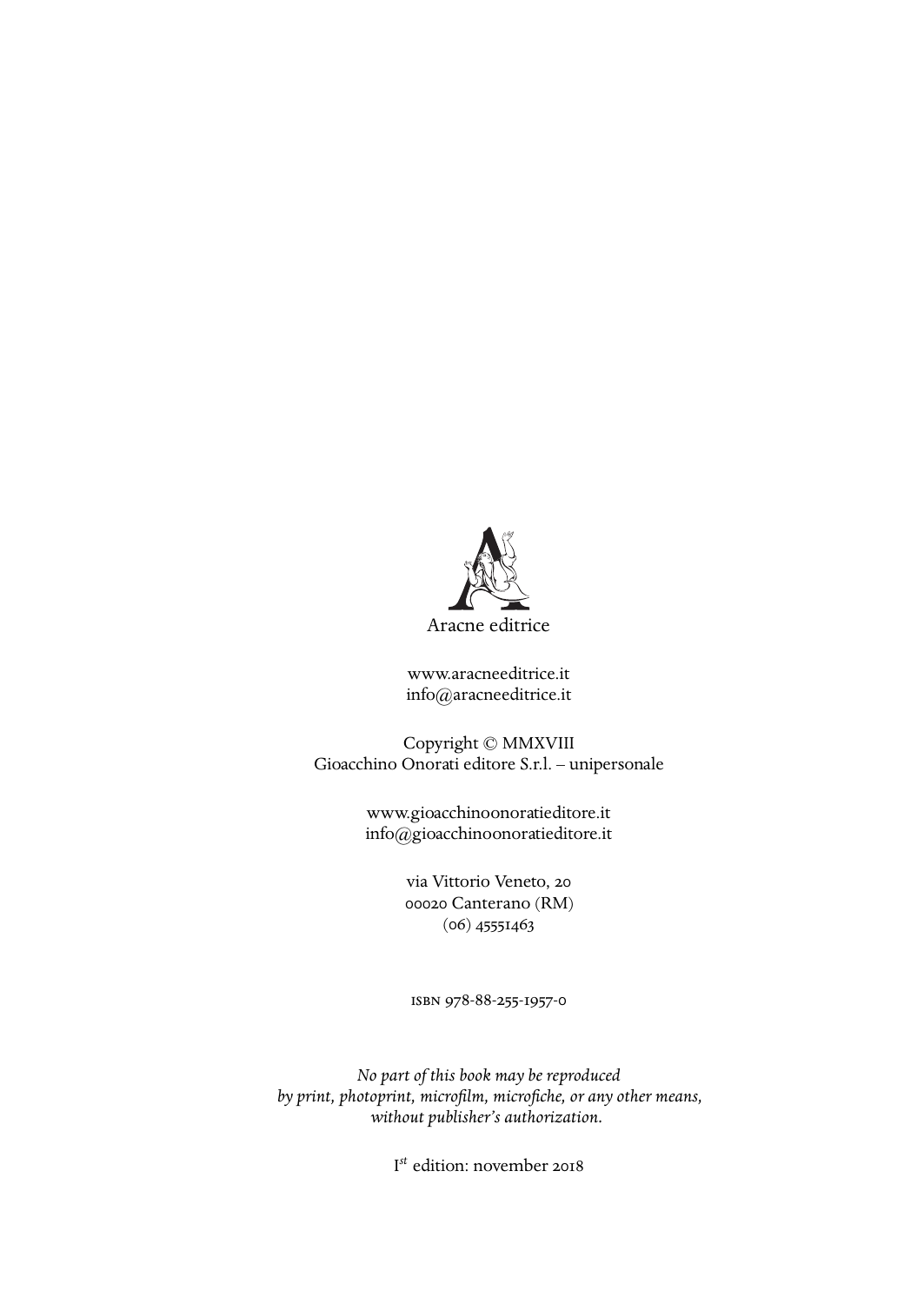*A Carla Macoggi*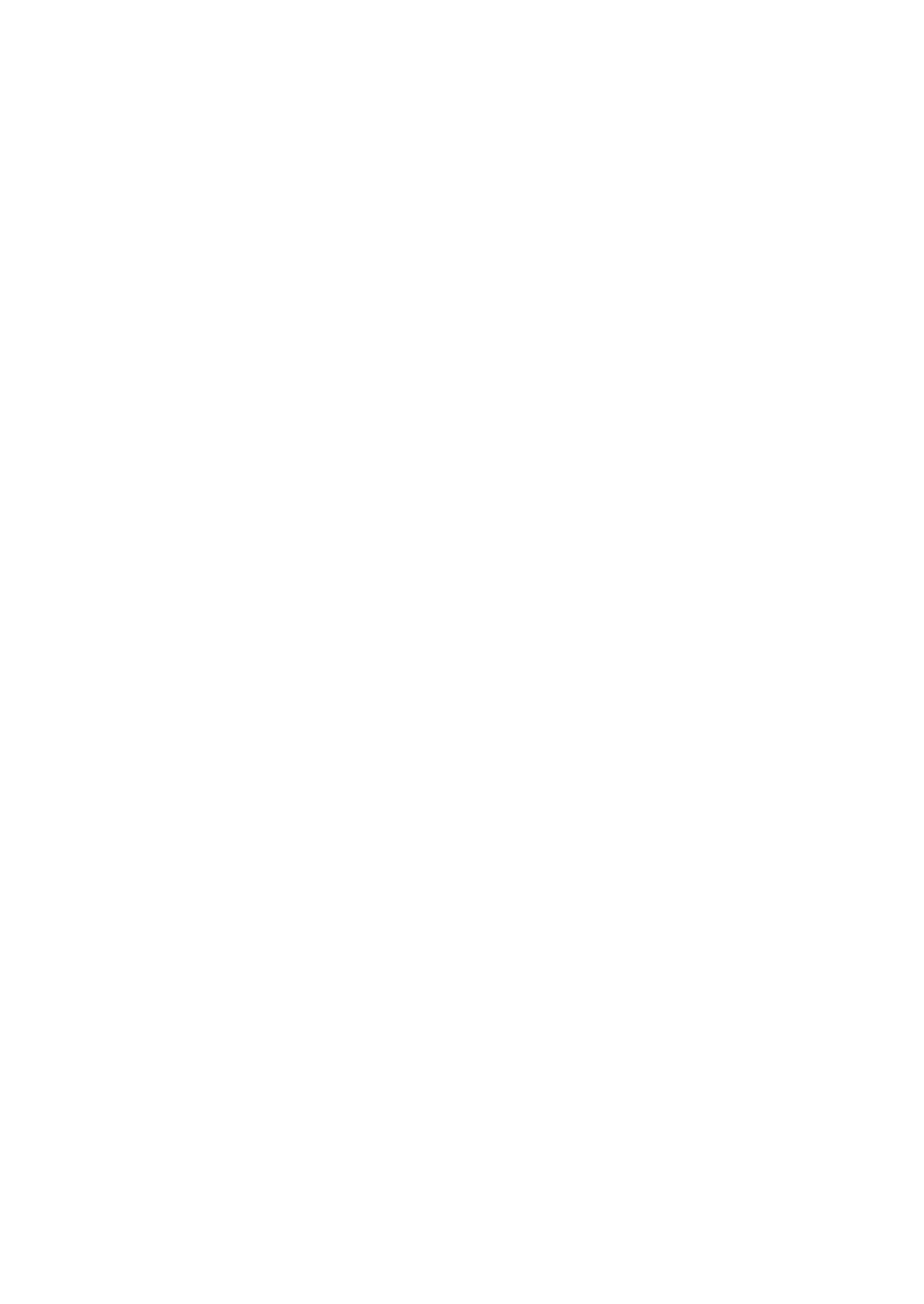Mia madre era la mia stella polare, sì, ma il Nord non è stato indicato sempre dal medesimo.

Carla Macoggi, *Kkweya*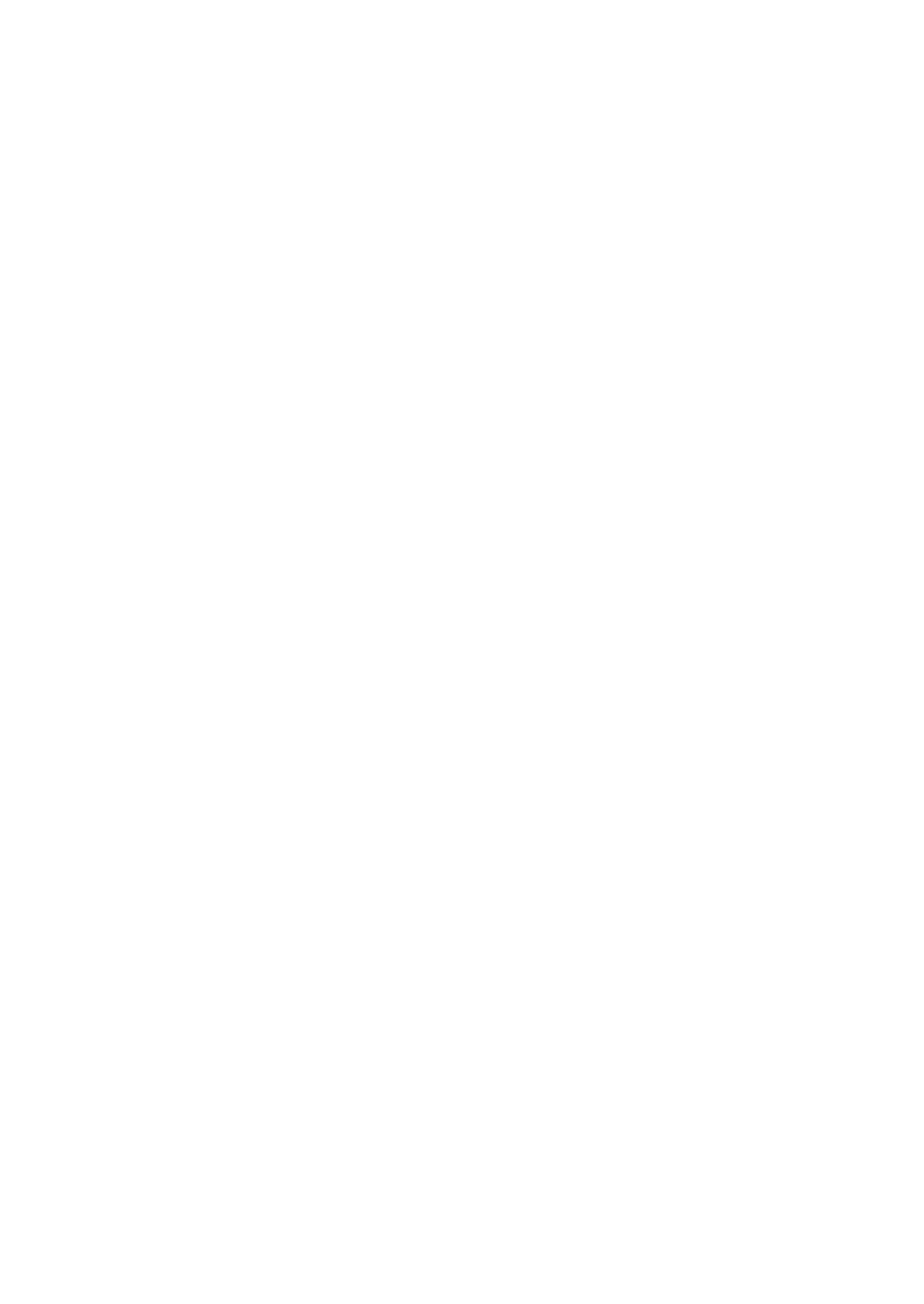## Summary

#### Introduction. Literatures of the Horn of Africa.  *Daniele Comberiati Xavier Luffin*  13

#### Part I

### **Cultural Issues: History, Nation Building, Italian Colonialism, and the Literatures of the Horn of Africa**

- 19On either end of modernity. Ethiopian writers on history and social change at the beginning and at the end of the twentieth century  *Sara Marzagora*  21
- "Somalia is a Caribbean Island". Reflections on Transnationalism and Failed-State Fiction in Somali and Haitian Postcolonial Literatures *Lorenzo Mari*  51
- Ethiopian cinema and the politics of migration. The work of Tewodros Teshome and Dagmawi Yimer *Alessandro Jedlowski*  73

#### Part II

#### **The Languages of Literature**

"Relational" and "Translational" Practices of Postcolonial Citizenship in Kaha Mohamed Aden's *Fra-intendimenti Monica Jansen*  93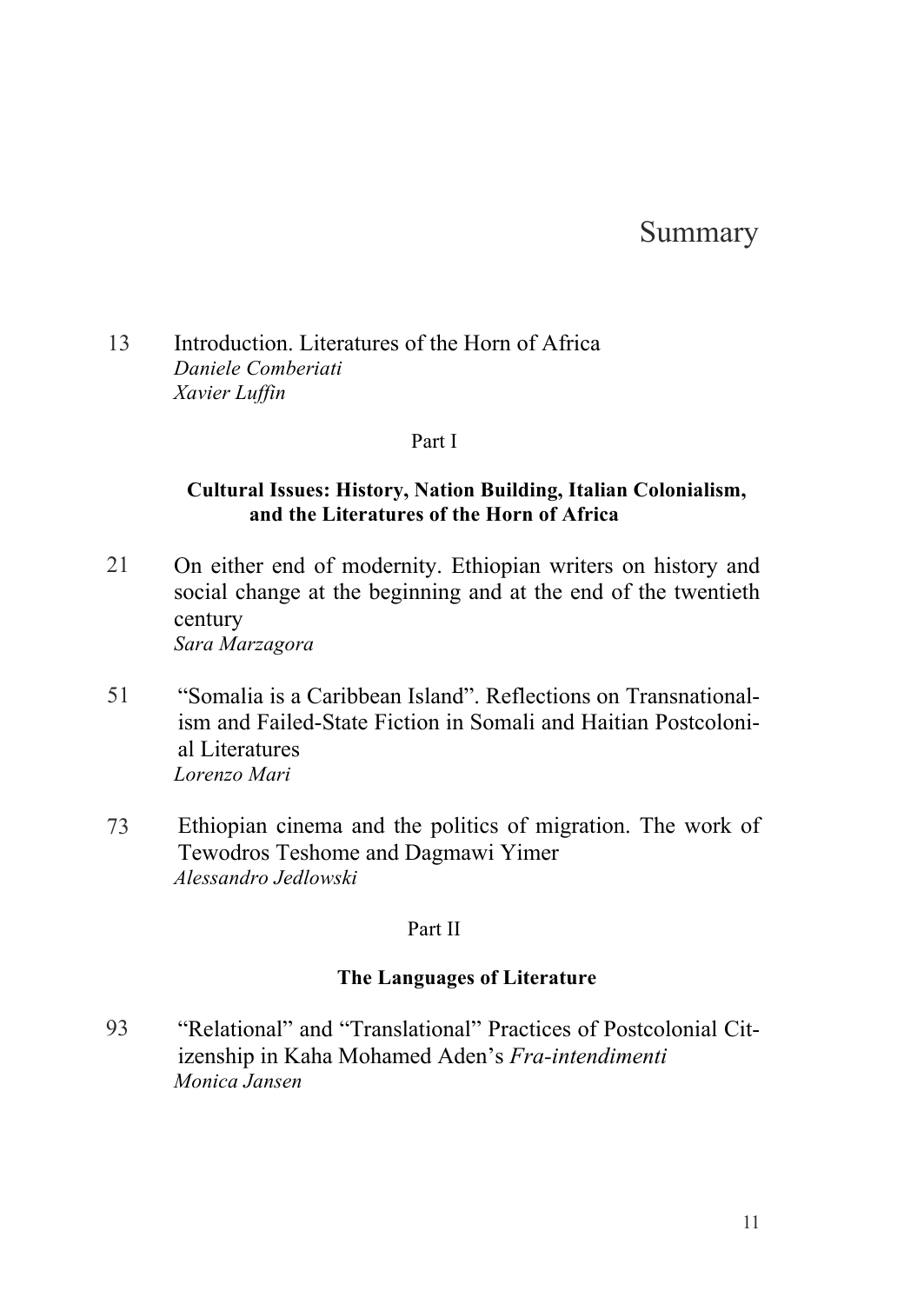- 12 *Summary*
- Writings as a way of healings. Carla Macoggi's novels *Teresa Solis*  111
- Beyond the nation and the clock. Mapping "double threads" of resistance and solidarity in the work of Claude McKay and Dinaw Mengestu *Emma Bond*  121
- The Transnational Writers of the Somali Diaspora in the Netherlands *Linde Luijnenburg*  139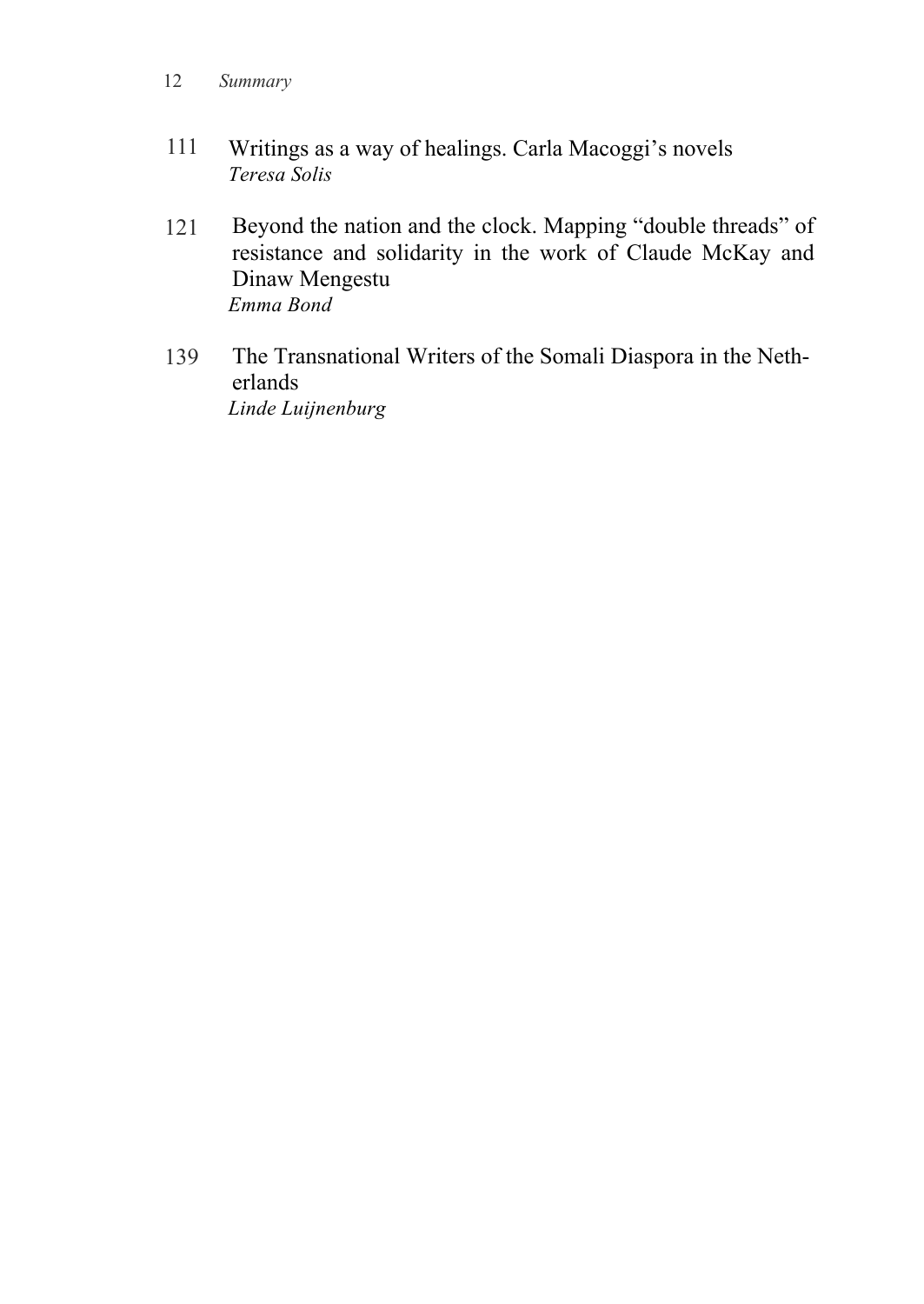# Introduction

### Literatures of the Horn of Africa

DANIELE COMBERIATI, XAVIER LUFFIN<sup>1</sup>

The idea for this book comes from a conference organized at the *Université Libre de Bruxelles* (ULB, Belgium) on 19 and 20 September 2013. This conference explored the literature of the Horn of Africa (Somalia, Ethiopia, Eritrea and Djibouti) and its relation with Italian and European cultures. Afterwards, we decided to publish a collection of essays, each one dedicated to either a particular dimension of this literature or culture or to a single writer. The chapters of this book do not correspond to the proceedings of the conference. Rather, the conference was the starting point for a deeper examination of the literatures of this area of the world. It also prompted some fresh thinking about contemporary writing such as when and in which cases we should use theoretical concepts such as "postcolonial", "migrant", "transnational" or "multilingual". In the last decades, writers from the Horn of Africa have developed an important literature characterized by some defining features, such as multilingualism (national languages, French, Italian, English and Arabic) and the notable voices of the diaspora's authors, especially from the second generation of migrants (in Europe, North America, the Middle East and the Arabian Peninsula).

The main concern of the book will be to analyze contemporary writing highlighting the choices it has made in terms of language, considering its impact on national literature, exploring its interaction with contemporary history and looking into the personal lives of the authors. We shall review the growing recognition and dissemination

 $<sup>1</sup>$  Daniele Comberiati is Associated Professor in Italian Studies at the University of Mont-</sup> pellier 3 (France); Xavier Luffin is Full Professor in Arabian Studies at the ULB (Bruxelles, Belgium).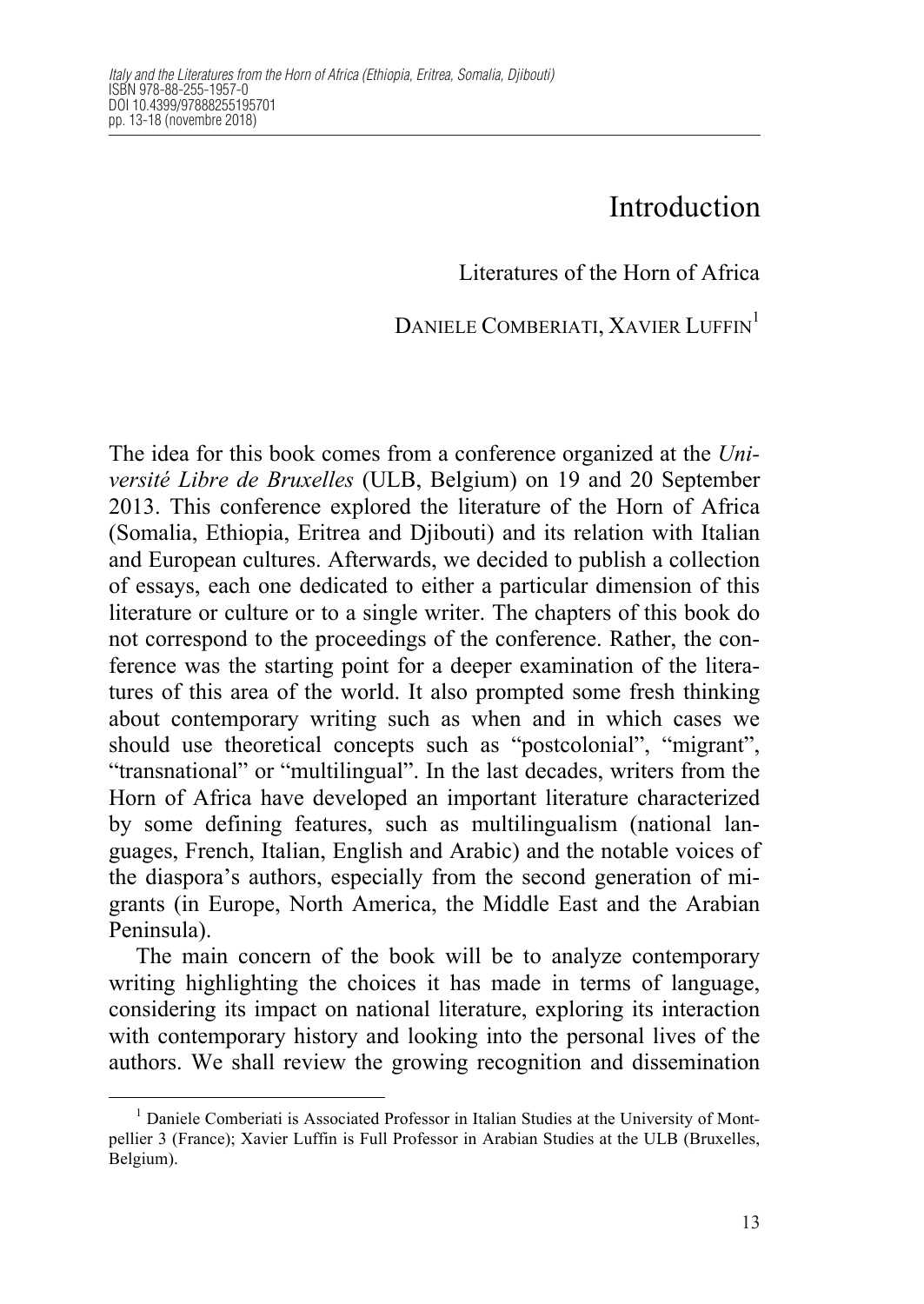of this writing in Africa, and its bearing on other areas where the author's adopted language is spoken (i.e. in French-, English-, Italianand Arabic-speaking countries). We shall also consider the relations, or lack thereof, between the authors themselves. For instance, do authors originating from the same country but writing in different languages and now living in different countries know each other? Do they interact? Our initial thoughts on the subject focused on Italian literature (authors such as Ubax Cristina Ali Farah and Gabriella Ghermandi), but we then decided to extend the scope of our analysis to include other writers and other languages. The book therefore contains essays on Dutch, American, French, Tigrinya and Amharic writers from the Horn of Africa.

Ranging across the Horn of Africa as a large geographical and cultural area, this collection considers the works of the writers of this diaspora as well as the political, human, cultural, literary and linguistic bonds between them and their places of abode. Even for the second generation of émigrés, the bond is very strong. The literature of the diaspora in some senses enlarges the geographical/cultural area. The writers form a sort of literary community whose cultural and literary affinities are stronger than their historical and ethnic backgrounds. As the collection unfolds, the sequence of discussions reflects on a number of features distinguishing contemporary writing: the hybridism between different languages, the links between the colonial past and the postcolonial present, the way literary language is used, the mixers of literary categories, and their interpretation of history. Moreover, the discussions which follow address the question of postcolonial studies not only in terms of the relationship between former colonizers and colonized, nor even in terms of a rereading of colonial history and culture; rather, it considers how the links between colonial and postcolonial elements in the Horn of Africa have generated new epistemologies from previously voiceless subjects.

The overriding idea is that we can observe a kind of "Interliterary Community" among Horn of Africa writers, precisely because the links between colonialism, postcolonialism and diaspora remains so close. In 1995, Dionýs Ďurišin proposed to substitute the concept of "National Literature" with the concept of "Interliterary Community", where the interliterary connections are more important than the na-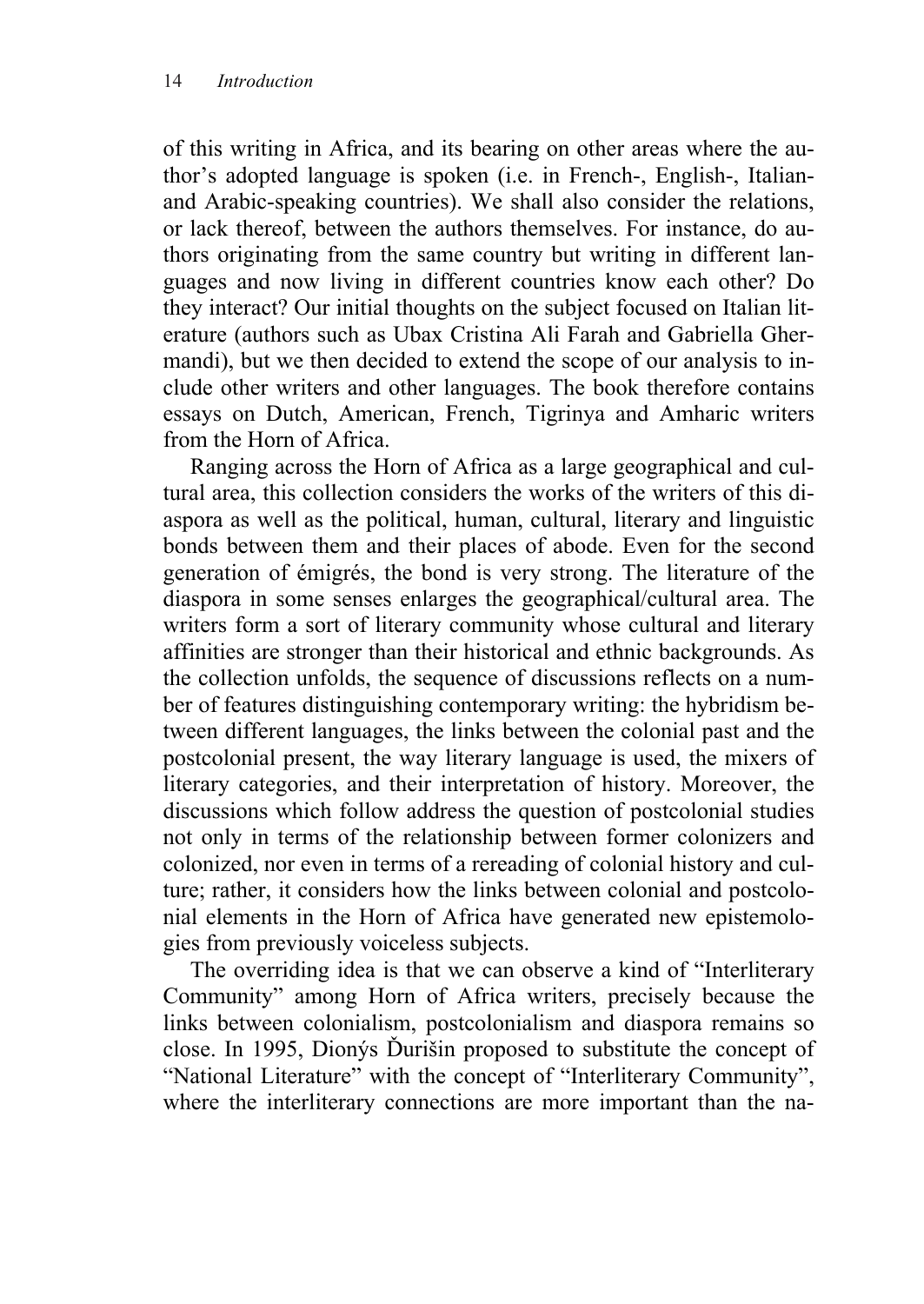tional environments<sup>2</sup>. This "Interliterary Community" is characterized by an internal and external dynamism arising from the different literatures that compose it and from its the links with other literatures. Dionýs Ďurišin's suggestions have opened up a discussion on the role of literature and culture in the process of national identity-building. The Horn of Africa thus provides a literary space in which we can discuss and re-define national identities. It affords us an opportunity to reflect on the connections between literature, the nation, and geo-political borders.

We can use different criteria to organize our understanding of this literature: generational (Gabriella Ghermandi and Maaza Mengiste are from different generations to, for example, Abdourahman Waberi or Abu Bakr Hamid Kahhal); geographic (are writers from Eritrea different from writers from Ethiopia? Do they still produce national works or have the literatures of the Horn of Africa become part of a pluralist identity?); or theoretical (these writers might be analysed in terms of postcolonial, African, English, French, Italian, or Dutch Studies). In addition, these different criteria are overlapping, indicative of the complexity of the narratives whose range covers matters of transnationalism, postcolonialism and globalism. The literatures of the Horn of Africa suggest a «vanishing present», to use Spivak's words.<sup>3</sup> Indeed, the literatures of the Horn of Africa make up a complex lens with which to consider the broader undertakings of contemporary literature itself. The writers discussed in this collection (authors writing and publishing in Arabian, Italian, French, English, Dutch, and in some of the original languages of the Horn of Africa, such as Amharic and Tigrinya) show us the trajectory of this diasporic literature, which is at once hybrid, national, transnational and local. Since the turn of the new millennium, migration studies with regard to the Horn of Africa have focused on the continuity between internal migrations, civil wars and colonialism as well as transoceanic and trans-Mediterranean migrations<sup>4</sup>. Furthermore, emigration and the colonization of the Horn

<sup>&</sup>lt;sup>2</sup> D. ĎURIŠIN, *Theory of Literary Comparatistics*, Slovak Academy, Bratislava 1984.<br><sup>3</sup> G.C. SPIVAK, *A Critique of Postcolonial Reason: Toward a History of the Vanishing Present. Harvard University Press. Cambridge 1999* 

<sup>&</sup>lt;sup>4</sup> I.M. LEWIS, *A modern history of the Somali. Revised, updated and expanded, Ohio Uni*versity Press, Athens 2003; W. JAMES, E. KURIMOTO, D.L. DONHAM, A. TRIULZI, *Remapping Ethiopia. Socialism and after*, Ohio University Press, Athens 2002.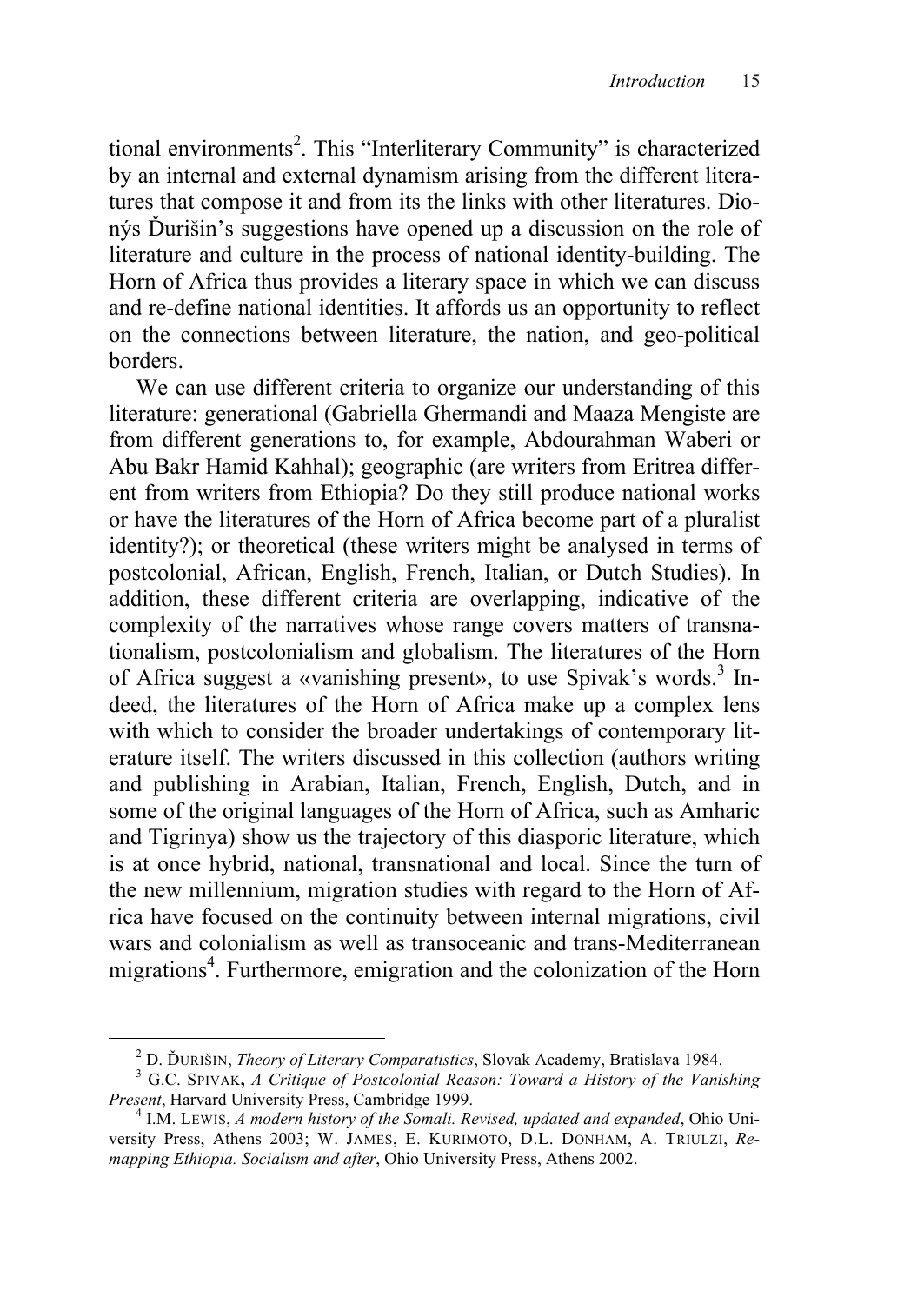of Africa have recently been analyzed as interrelated phenomena.<sup>5</sup> The implications of all of these lines of vision will be developed and, in some cases, interrogated.

The collection is divided into two sections. The first, *Cultural Issues: History, Nation-building, Italian Colonialism and Literatures of the Horn of Africa*, analyses some theoretical aspects (nation-building, the role of literature and cinema, the history of the Horn of Africa) and some general themes such as female genital excision or reflections on the diaspora. The second section, *The Languages of Literature: Dutch, Italian and English*, focuses on specific studies of different writers. The works of Nuruddin Farah, Ubax Cristina Ali Farah, Carla Macoggi and others are analysed and discussed here. The whole collection begins with a historical introduction to the idea of the Horn of Africa and how it received its name.

The first chapter by Sara Marzagora, entitled "On either end of modernity: Ethiopian writers on history and social change at the beginning and at the end of the twentieth century", considers the emergence in the last two decades of an Italophone literature by Ethiopian writers. This literature has been explored by scholars for its contribution to contemporary Italian literature and the Italian public debate on postcolonialism and multiculturalism<sup>6</sup>, but less so by scholars of Africanist and African Studies. Marzagora examines the field from the point of view of Ethiopian studies and investigates the relationship between Amharic literature in Ethiopia and the literature of the Ethiopian diaspora in Italy. For example, Gabriella Ghermandi in her *Regina di Fiori e di Perle* is willing to challenge a recurrent trope in Amharic literature, the moral condemnation of women who had relationships with Italian soldiers at the time of the occupation, which is a recurrent theme in, for instance, Mekonnen Endelkachew's works. Secondly, her description of the cultural alienation of foreign-educated Ethiopians shows strong similarities with, among others, some of Heruy Welde-Sellase's novels on the same topic. Finally, the emphasis on the military as opposed to the cultural aspects of colonial exploitation is in line with the centrality of warfare in the Ethiopian historiograph-

 <sup>5</sup> K. FUKUI, *Ethnicity and conflict in the Horn of Africa*, Ohio University Press, Athens 1994.

<sup>6</sup> C. LOMBARDI-DIOP, C. ROMEO, *Postcolonial Italy. Challenging National Homogeneity*, Palgrave Macmillan, New York 2012; G. PARATI, *Migration Italy: the Art of Talking Back in a Destination Culture*, University of Toronto Press, Toronto 2005.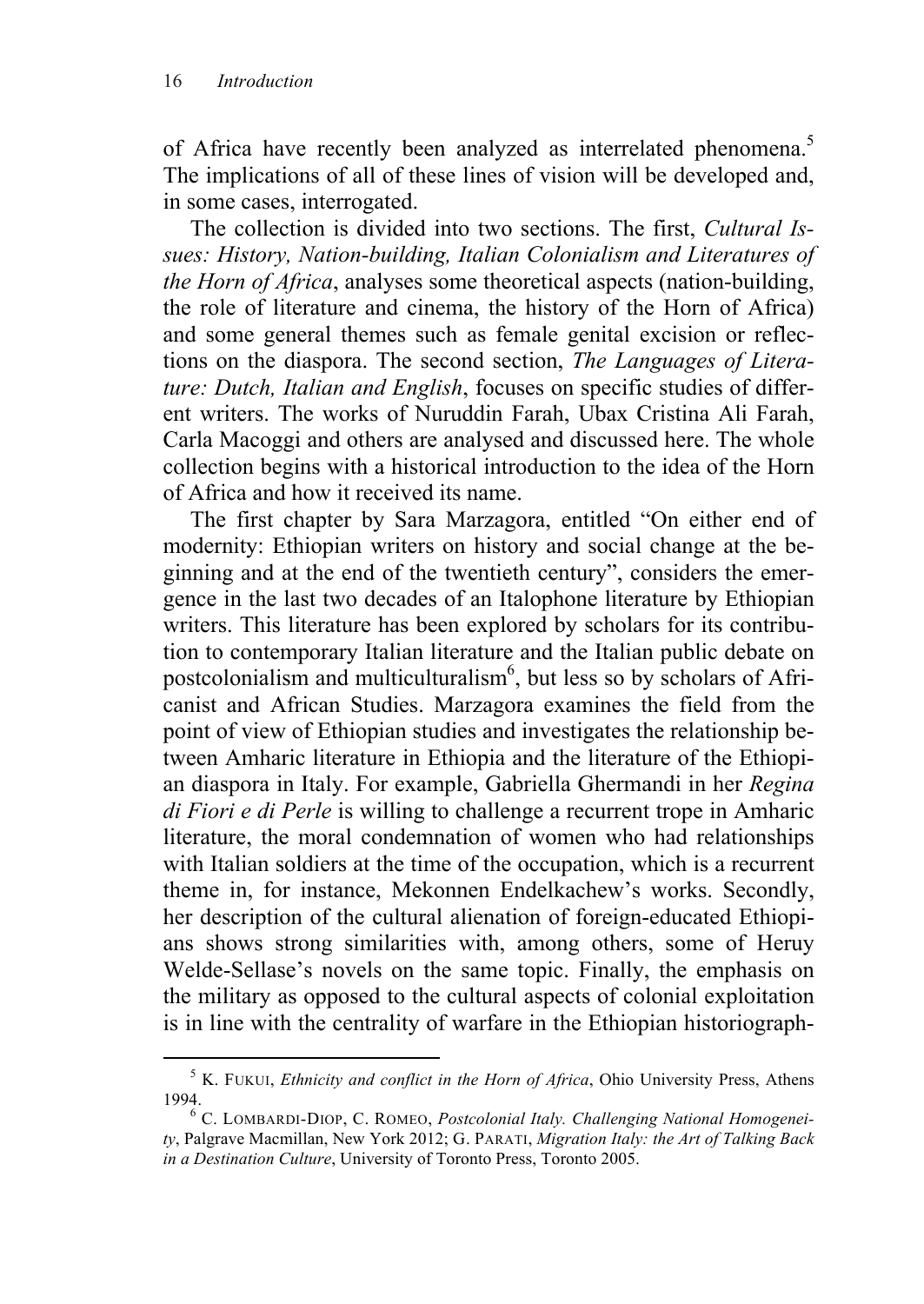ical narrative. The chapter compares how Amharic-language novels and Italian-language novels by Ethiopian writers represent Ethiopian history, especially with regard to ethnicity, religion and class. It explores in detail how the Ethiopian "nation" is conceived of very differently way by Ethiopian-based and diasporic authors.

The title of the second chapter, "Somalia is a Caribbean Island. Reflections on Transnationalism and Failed-State Fiction in Somali and Haitian Postcolonial Literatures" refers to the title of a book written in Italian and published in 2010 by Somali author Mohamed Aden Sheikh, *La Somalia non è un'isola dei Caraibi* (*Somalia is not a Caribbean Island*). Aden Sheikh wrote as a sort of postcolonial reply to the widespread Italian ignorance about its colonial past in the Somalia. The chapter title inverts Aden Sheikh's phrase, however, because its goal is to highlight the transnational links between Somali and Haitian postcolonial literatures. By analyzing the works of Nuruddin Farah and Shirin Ramzanali Fazel (from Somalia), and Dany Laferrière and Marie Chauvet (from Haiti), the chapter describes a form of «failed-state fiction» common to both literary traditions<sup>7</sup>. In the place of neo-colonial discourses about postcolonial national failures, the chapter proposes a different theoretical framework based on of minor «transnationalisms», as described in the eponymous anthology of essays edited by Françoise Lionnet and Shu-mei Shih.<sup>8</sup>

The last chapter of this first section, "Ethiopian cinema and the politics of migration: the work of Tewodros Teshome and Dagmawi Yimer" by Alessandro Jedlowsky, explores how Ethiopian cinema from 1960 to now has contributed to a re-thinking of the colonial past and the independence era. With reference to Tewodros Teshome and Dagmawi Yimer films, Jedlowsky shows how the brief, but very intense Italian colonization (1936-1941) changed the direction of Ethiopian history up to and including the present day. Contemporary Ethiopian films demonstrate how important the film industry was to forming the idea of "new" nation in the collective mind. Directors such as Tewodros Teshome produced films that dealt with the social and political changes in the country following its independence. Jedlowsky examines how cinema has been used for propaganda, anticolonialism and entertainment, considers the thematic concerns of diaspora direc-

<sup>7</sup> J. MARX, *Failed-State fiction*, «Contemporary Literature», 49, 2008, pp. 597-633. 8 F. LIONNET, S. SHIH, *Minor Transnationalism*, Duke University Press, Durham 2005.